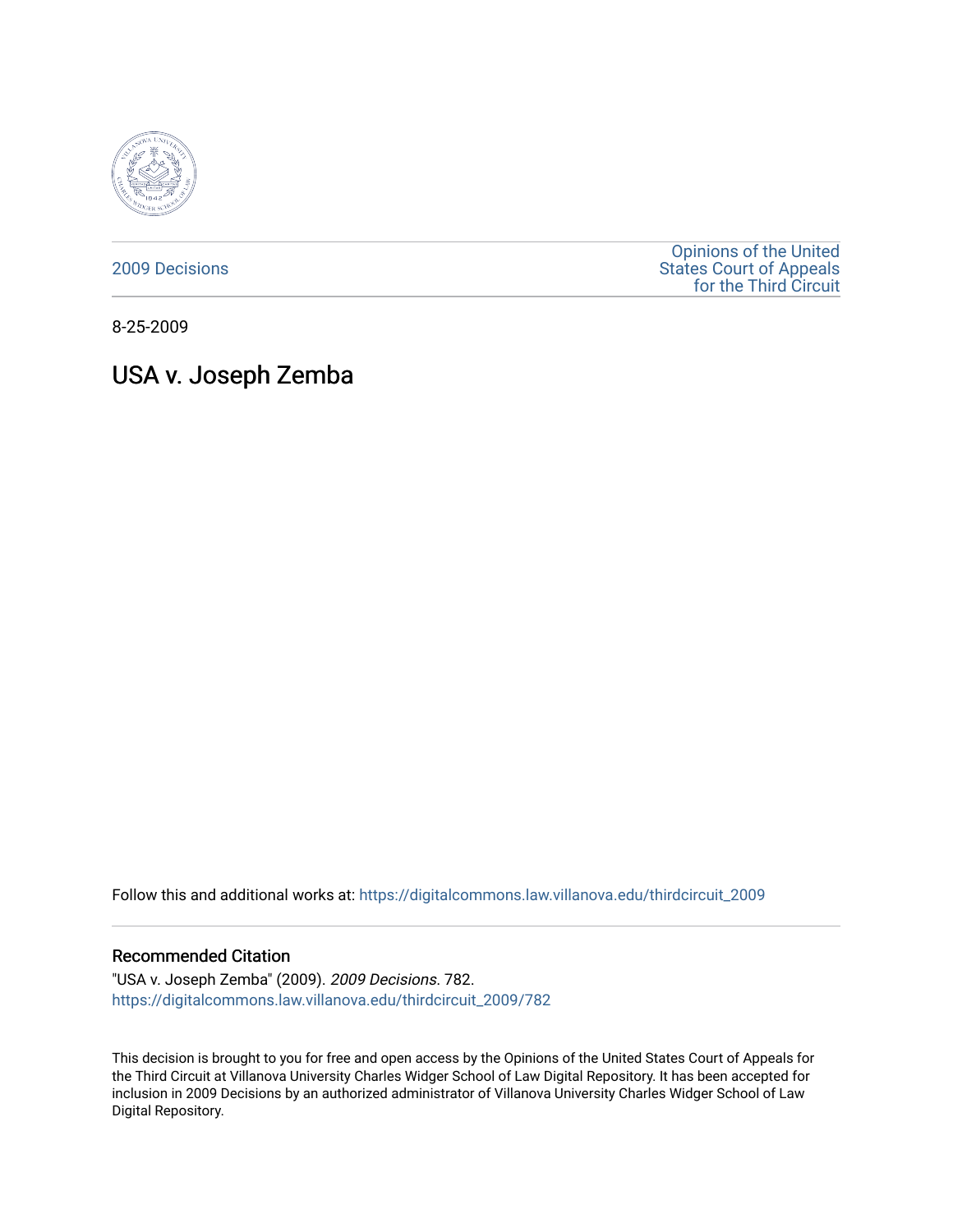### CLD-271 NOT PRECEDENTIAL

# UNITED STATES COURT OF APPEALS FOR THE THIRD CIRCUIT

\_\_\_\_\_\_\_\_\_\_\_

### No. 09-1939

### UNITED STATES OF AMERICA

v.

JOSEPH DAVID ZEMBA, Appellant

\_\_\_\_\_\_\_\_\_\_\_\_\_\_\_\_\_\_\_\_\_\_\_\_\_\_\_\_\_\_\_\_\_\_\_

On Appeal from the United States District Court for the Western District of Pennsylvania (W.D. Pa. Crim. No. 01-cr-00075) District Judge: Honorable Alan N. Bloch

Submitted for Possible Summary Action Pursuant to Third Circuit LAR 27.4 and I.O.P. 10.6 July 30, 2009

\_\_\_\_\_\_\_\_\_\_\_\_\_\_\_\_\_\_\_\_\_\_\_\_\_\_\_\_\_\_\_\_\_\_\_\_

Before: RENDELL, HARDIMAN and VAN ANTWERPEN, Circuit Judges

(Opinion filed: August 25, 2009 )

### OPINION

\_\_\_\_\_\_\_\_\_

PER CURIAM

Joseph Zemba, a federal prisoner proceeding pro se, appeals an order of the United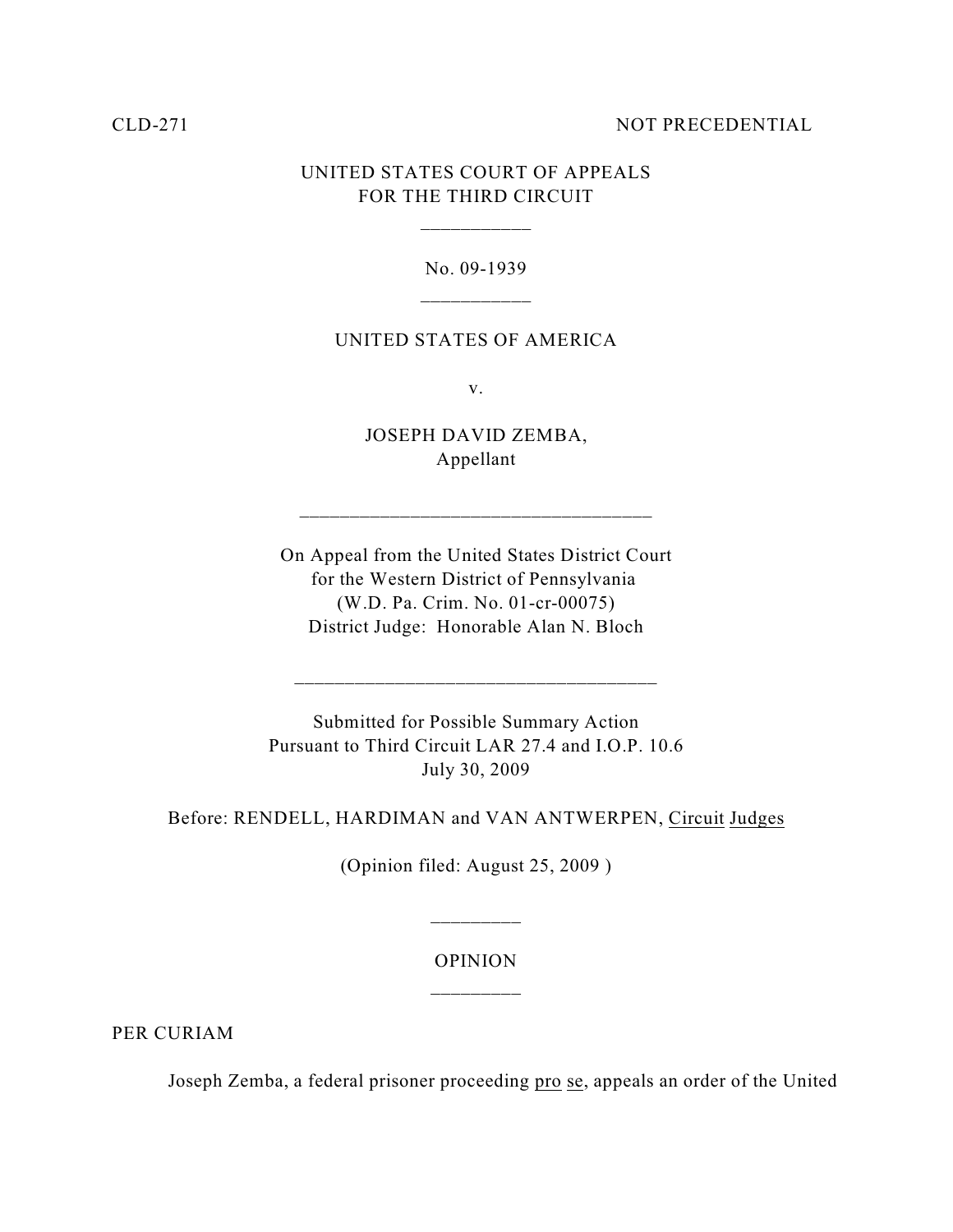States District Court for the Western District of Pennsylvania dismissing his petition for a writ of audita querela. We will affirm the District Court's order.

In 2001, Zemba was convicted of possession of a firearm by a convicted felon. The sentencing court determined that Zemba was an armed career criminal subject to the enhanced penalty provisions of 18 U.S.C. § 924(e). Zemba was sentenced to a term of 293 months in prison. In 2003, we affirmed the judgment of conviction, and the United States Supreme Court denied Zemba's petition for a writ of certiorari. In 2007, the District Court denied Zemba's motion to vacate his sentence pursuant to 28 U.S.C. § 2255.

Zemba then challenged his sentence under the All Writs Act, 28 U.S.C. § 1651, by filing a petition for a writ of audita querela in District Court. Zemba argued that his sentence is invalid under Shepard v. United States, 544 U.S. 13 (2005), which limited the materials a district court may consider in determining whether prior convictions subject a defendant to an enhanced sentence. In a supplemental filing, Zemba challenged his sentence on Second Amendment grounds. The District Court dismissed Zemba's petition, and this appeal followed.

"The All Writs Act is a residual source of authority to issue writs that are not otherwise covered by statute." Pennsylvania Bureau of Correction v. U.S. Marshals Serv., 474 U.S. 34, 43 (1985). "Where a statute specifically addresses the particular issue at hand, it is that authority, and not the All Writs Act, that is controlling." Id. While the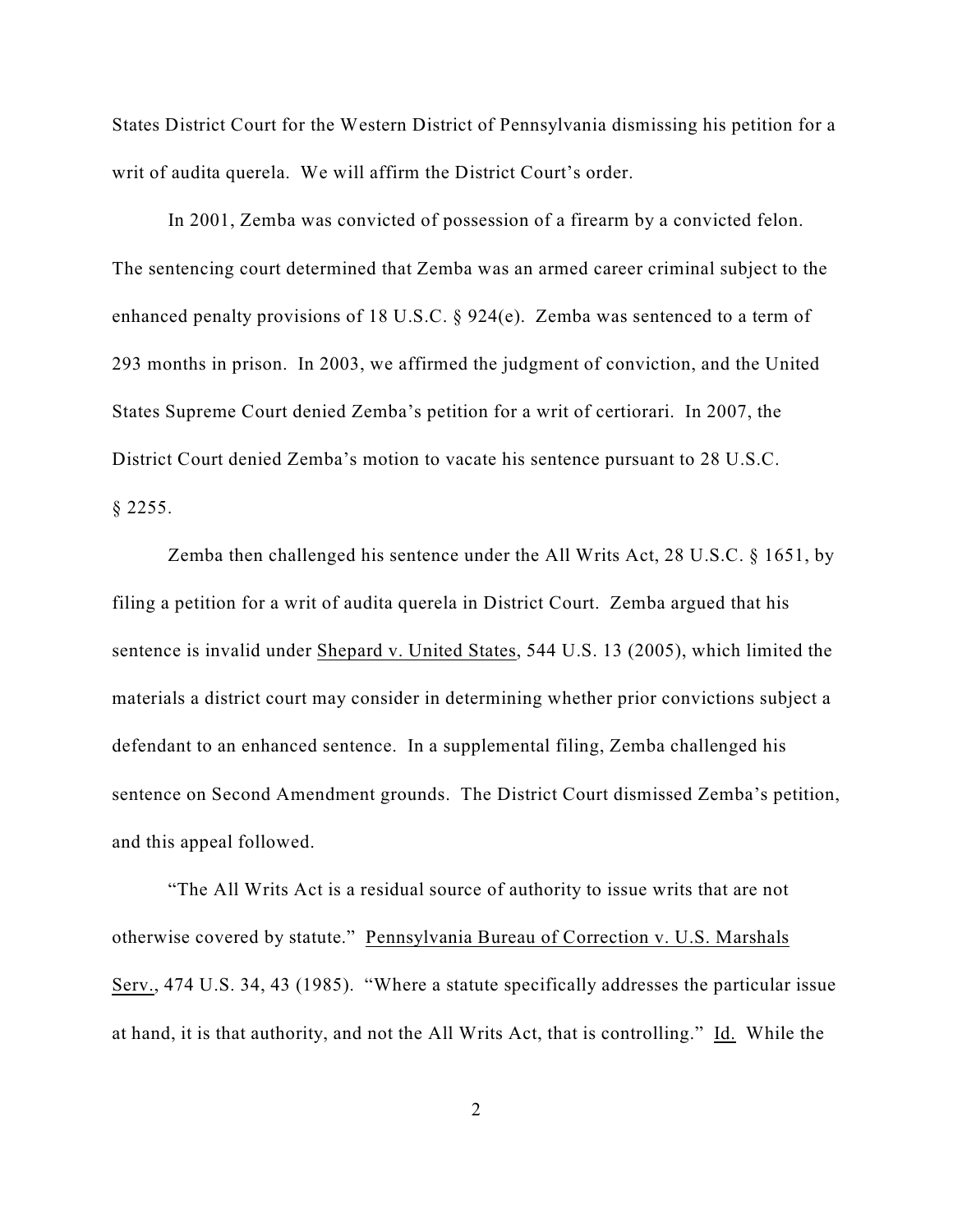writ of audita querela has been abolished in civil cases, see Fed. R. Civ. P. 60(e), the writ is available in criminal cases to the extent that it fills in gaps in the current system of postconviction relief. United States v. Holt, 417 F.3d 1172, 1175 (11th Cir. 2005); United States v. Valdez-Pacheco, 237 F.3d 1077, 1079 (9th Cir. 2001). See also United States v. Richter, 510 F.3d 103, 104 (2d Cir. 2007) (stating that the writ is probably available where there is a legal objection to a conviction that has arisen after the conviction and that is not redressable pursuant to another post-conviction remedy).

A motion to vacate sentence pursuant to 28 U.S.C. § 2255 is the means to collaterally challenge a federal conviction or sentence. The District Court correctly held that Zemba may not seek relief via a petition for a writ of audita querela because his claims are cognizable under  $\S 2255$ . There is no gap to fill in the post-conviction remedies.<sup>1</sup> Zemba may not seek relief through a petition for a writ of audita querela on the basis of his inability to satisfy the requirements of the Antiterrorism and Effective Death Penalty Act of 1996 ("AEDPA") for filing a second or successive § 2255 motion to vacate sentence. See Valdez-Pacheco, 237 F.3d at 1080 (noting that a "prisoner may not circumvent valid congressional limitations on collateral attacks by asserting that those very limitations create a gap in the postconviction remedies that must be filled by the

<sup>&</sup>lt;sup>1</sup>In the rare case that  $\S$  2255 is "inadequate or ineffective" because some limitation of scope or procedure would prevent a § 2255 proceeding from affording a full hearing and adjudication of a claim, a federal prisoner may seek relief via 28 U.S.C. § 2241. Cradle v. United States ex rel. Miner, 290 F.3d 536, 538 (3d Cir. 2002) (per curiam). See also In re Dorsainvil, 119 F.3d 245 (3d Cir. 1997). This is not the case here.